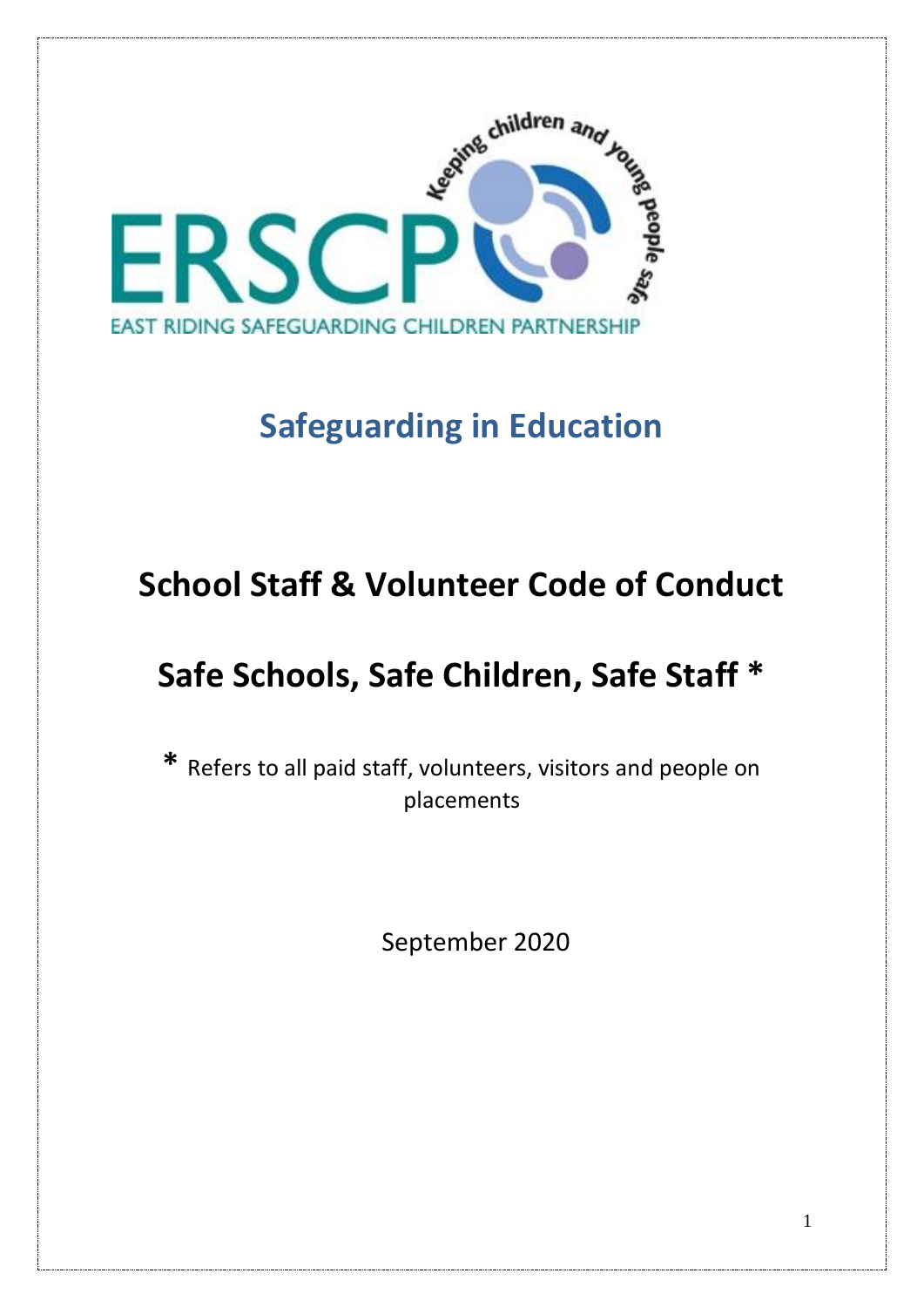*'Safer working Practice for Adults who work with Children & Young People in Education* 

*Settings' (May 2019 Safer Recruitment Consortium) contains more detailed guidance and advice*

# **The aims of this guidance are to:**

- Help all staff establish safe and responsive learning environments which safeguard children
- Reduce the risk of adults being unjustly accused of unprofessional, inappropriate or abusive conduct
- Help staff to work safely to protect pupils and themselves
- Ensure that all staff are aware of what is regarded as appropriate or inappropriate conduct and practice
- Support the School managers in setting clear expectations for all staff

## **References**

- Safer working Practice for Adults who work with Children & Young People in Education Settings (May 2019 Safer Recruitment Consortium)
- Keeping Children Safe in Education (DfE) 2020
- Working Together to Safeguard Children HM Govt 2018
- Teachers' Standards (DfE) 2013
- Use of Reasonable Force (DfE) 2013
- Screening, Searching & Confiscation DfE-2018
- Facebook Checklist Safer Internet Centre 2018 *www.saferinternet.org.uk/*
- The Prevent Duty advice for schools and childcare providers DfE 2015
- Prevent duty guidance: for England and Wales April 2019 Govt
- Female Genital Mutilation: Multi-Agency Practice Guidelines Govt 2015
- What to do if you're worried a child is being abusedHM Govt 2015
- Information sharing Advice for practitioners providing safeguarding services to children HM Govt 2015

# **Related School Policies include***:*

- *Child Protection & Safeguarding*
- *Behaviour & Physical Intervention*
- *Whistle Blowing & Managing Allegations*
- *Health & Safety*
- *Covid 19 School Risk Assessments, Risk Management and Health & Safety arrangements*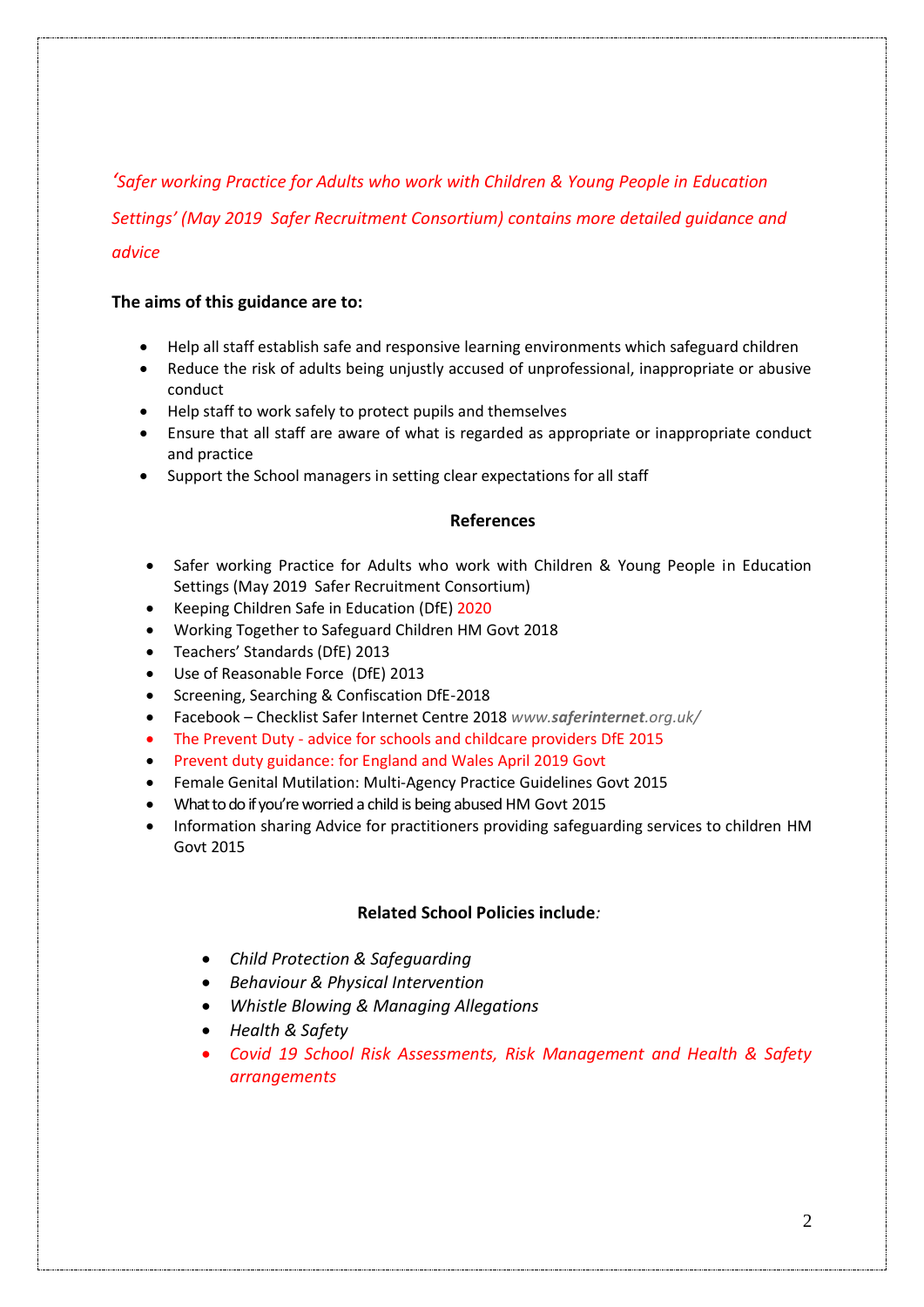## **Seek advice & support**

This guidance is not exhaustive and cannot provide specific advice for all situations. Therefore:

- o If no specific advice, policies or guidelines exist for a specific situation, or if you are unsure consult a senior manager
- $\circ$  If you need to take a particular course of action in an unplanned circumstance, which may vary from policies or does not allow time for advice to be sought, record these actions with a senior manager
- o **If at any time you are concerned that an action or comment by yourself may be misinterpreted or that a child behaves or makes a comment in a way that causes you concern in this respect, log your concerns immediately with the appropriate senior member of staff.**

# **Staff Responsibilities**

All staff have the following responsibilities in line with **Keeping Children Safe in Education (KCSiE) 2020** to ensure the safeguarding of children;

- Work and behave safely and responsibly at all times to fulfil your duty of care and not abuse in any way your position of trust.
- Respond to any concerns about a child's wellbeing that you may have or are brought to your attention in line with the school Child Protection policy and East Riding Safeguarding Children Partnership (ERSCP) procedures.
- Respond in the same way to concerns that involve the behaviour of other adults in the school by following the school procedures for 'Whistle Blowing' and allegation procedures as outlined in the school Child Protection & Safeguarding policy and Statutory Guidance(KCSiE)
- Review your own practice and follow school policies and procedures and seek advice when unsure.
- Understand that it is professionally, morally and in some cases legally unacceptable for staff not to carry out these responsibilities and failure to do so could result in disciplinary action
- Be aware of current Teachers' Standards Part Two (DfE) 2013 (attached to end of this document)
- **Comply at all times with the policy for relationships and sex education**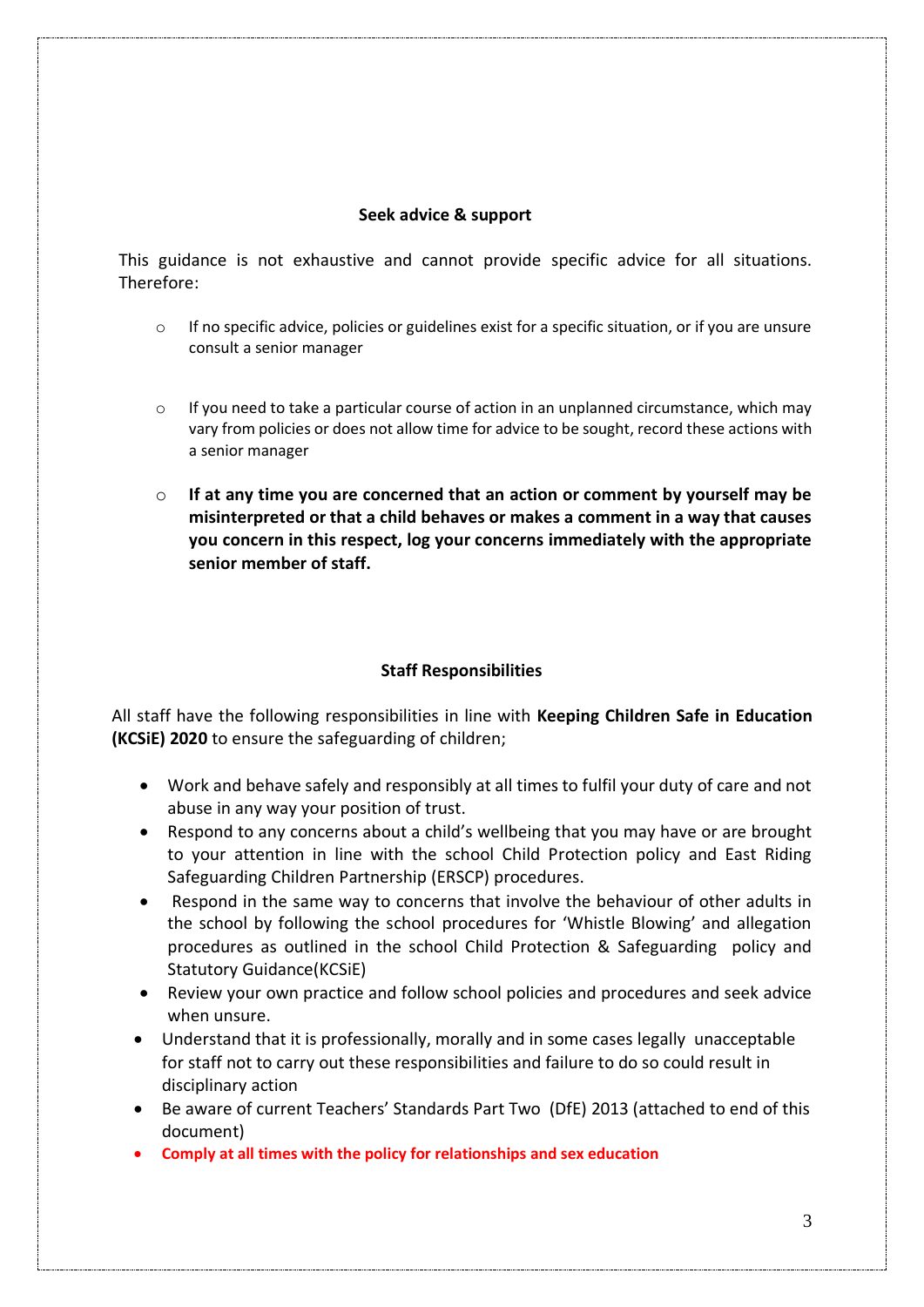- **Be aware of and comply with the School's Covid 19 Risk Assessments, Risk Management and Health & Safety arrangements to ensure that they are as effective as possible in protecting staff and pupils**
- **To act as role models in following these arrangements and procedures**

# **School Responsibilities**

In order for staff to carry out these responsibilities the school will ensure that as outlined in KCSiE 2020:

- all new and existing staff receive an adequate child protection related induction and continuing training
- all staff are made aware and regularly reminded of the school procedures for reporting child protection and other specific and wider safeguarding concerns
- staff concerns and opinions will be sought and taken into account in the regular review of related policies and procedures.
- all staff are aware of the School & LA 'Whistle Blowing' procedures by which adults can voice their concerns, made in good faith, without fear of repercussion
- managers strive to provide a safe working environment for staff and provide guidance about safe working practices.
- the Duty of Care to staff is fulfilled
- **that all staff are aware of and able to fulfil the School's Covid 19 Risk Assessments, Risk Management and Health & Safety arrangements to ensure that they are as effective as possible in protecting staff and pupils**

# **Sharing Concerns and Recording Incidents**

- ensure that you are aware of and have read **KCSiE Information for all school & college staff Sept 2020**
- be alert to the indicators of abuse, neglect, exploitation, radicalisation and risk taking behaviour
- be familiar with and follow the school system for recording child protection and other concerns about children and young people
- be aware that you have a responsibility to pass on concerns that a pupil may be suffering including : Neglect, Sexual, Physical or Emotional harm and indicators of possible Child Sexual Exploitation, Female Genital Mutilation, Radicalisation and Forced Marriage
- be aware that if you are a teacher you have a legal responsibility to report to the police , evidence or disclosure that FGM may have been performed (See school Child Protection policy)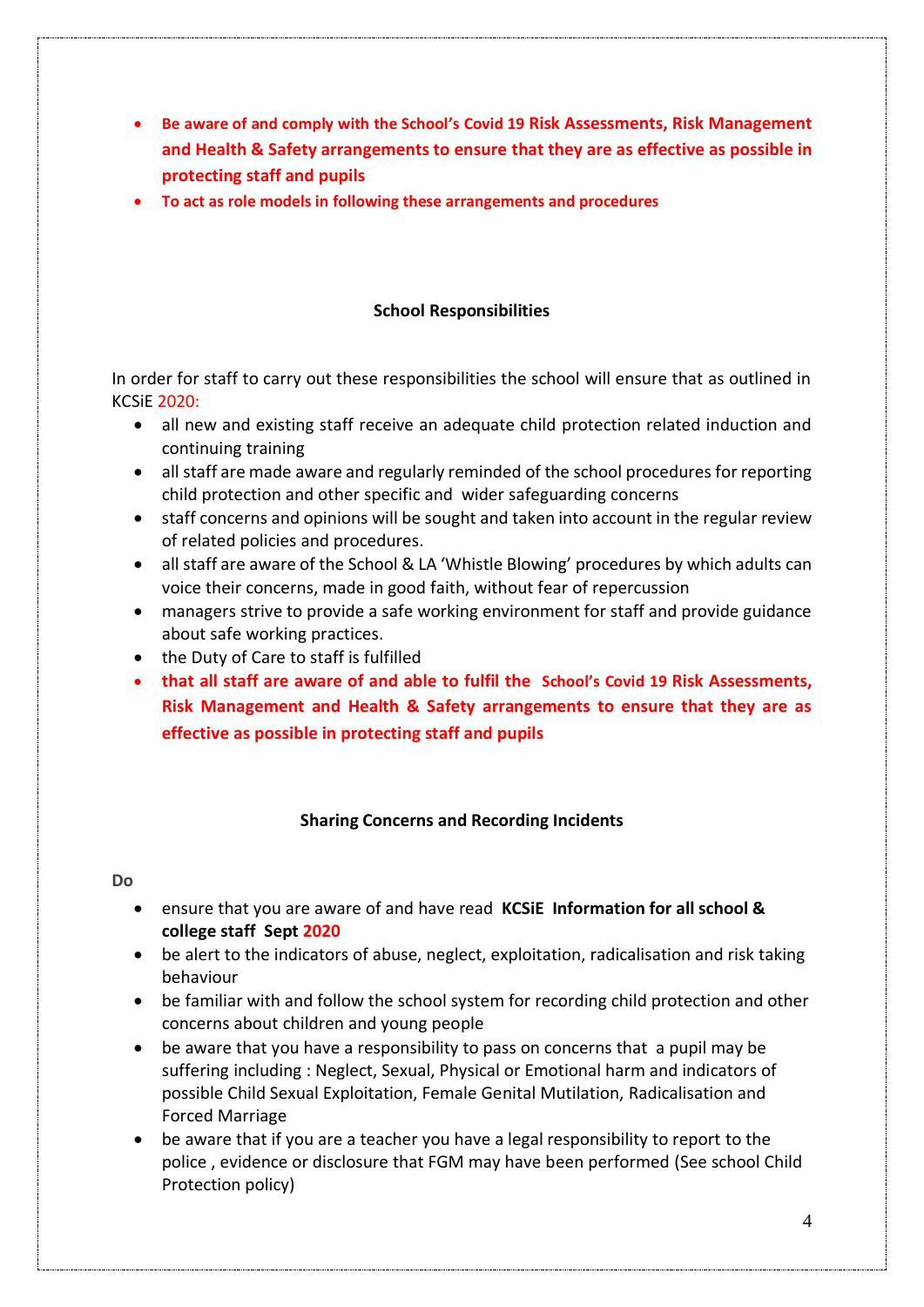- be aware that abuse suffered by pupils with SEN, disabilities or who present challenging behaviour may be more difficult to identify than in the case of other pupils as their additional needs may prevent disclosure or mask indicators of abuse
- be alert to the possibility of pupil on pupil abuse and harassment and do not dismiss behaviour such as sexual touching or verbal abuse or discrimination as 'part of growing up' or 'banter'.
- take responsibility for recording any disclosure by or about a pupil or concerns that you have, and passing on information, using the school procedures as soon as possible but immediately in urgent or potentially serious cases and in all cases on the same day
- maintain confidentiality
- report appropriately and confidentially any behaviour by colleagues that raises concern in line with the school Child Protection & Safeguarding policy and safeguarding Whistle Blowing procedures
- be aware that if you feel that a safeguarding or Child Protection matter has not been dealt with effectively you should raise the matter with the appropriate senior member of staff to seek review or reconsideration and that
- If you feel the after this that the concern persists you can should contact the ER Safeguarding Hub or in cases of concerns about the behaviour of a member of staff the Local Authority Designated Officer.

## **Do not**

- *take images of a child's injury, bruising or similar (e.g. following a disclosure of abuse) even if requested by children's social care*
- *make audio recordings of a child's disclosure*

## **Confidentiality**

## **Do**

- treat information you receive about children and young people in a discreet and confidential manner and only share such information in line with the school policy and national Information Sharing guidance
- be aware that the discussion of internal school matters, including via the internet / social networking sites, can be regarded as breaches of confidentiality or data protection and could risk bringing the school into disrepute, generate parental complaints or action under Data Protection legislation GDPR

# **Power and Positions of Trust**

## **Do not use your position**

•to intimidate, bully, humiliate, threaten, coerce or undermine children or young people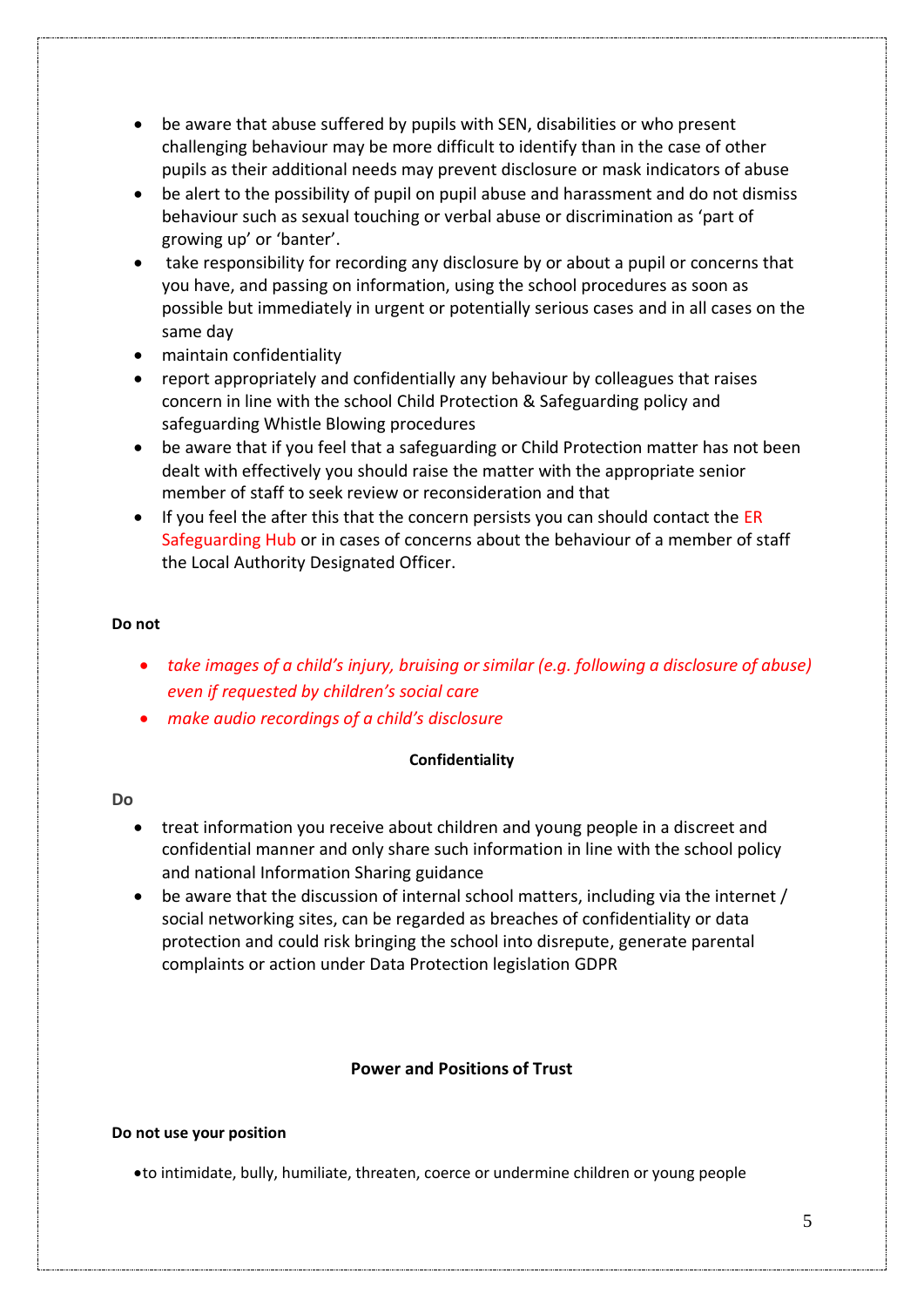- •to form or promote relationships which are of a sexual nature, or otherwise inappropriate or which may become so
- •to promote your own religious, political or philosophical beliefs

## **Propriety and Behaviour**

## **Do**

- be aware that certain circumstances in your private and personal life may impact upon your job and may result in consideration of your suitability to work with children and young people
- be aware that this will include information that you may place on social networking sites (or is placed about you by others) or otherwise publish
- follow professional codes of conduct at all times

#### **Do not**

• *behave in a manner, which would lead any reasonable person to question your suitability to work with children or act as a role model.*

#### **Dress and Appearance**

#### **Do not**

- wear clothes, jewellery etc. at school or in offsite school activities that are likely to be viewed as offensive, revealing, sexually provocative or distract or cause embarrassment
- wear clothes, jewellery, shoes etc. that could present a Health & Safety risk to yourself or others

#### **Gifts, Rewards and Favouritism**

- be aware of the schools policy on the giving and receiving of gifts
- ensure that gifts received or given in situations which may be misconstrued are declared or appropriately declined
- only give gifts to an individual child or young person as part of an agreed and open reward system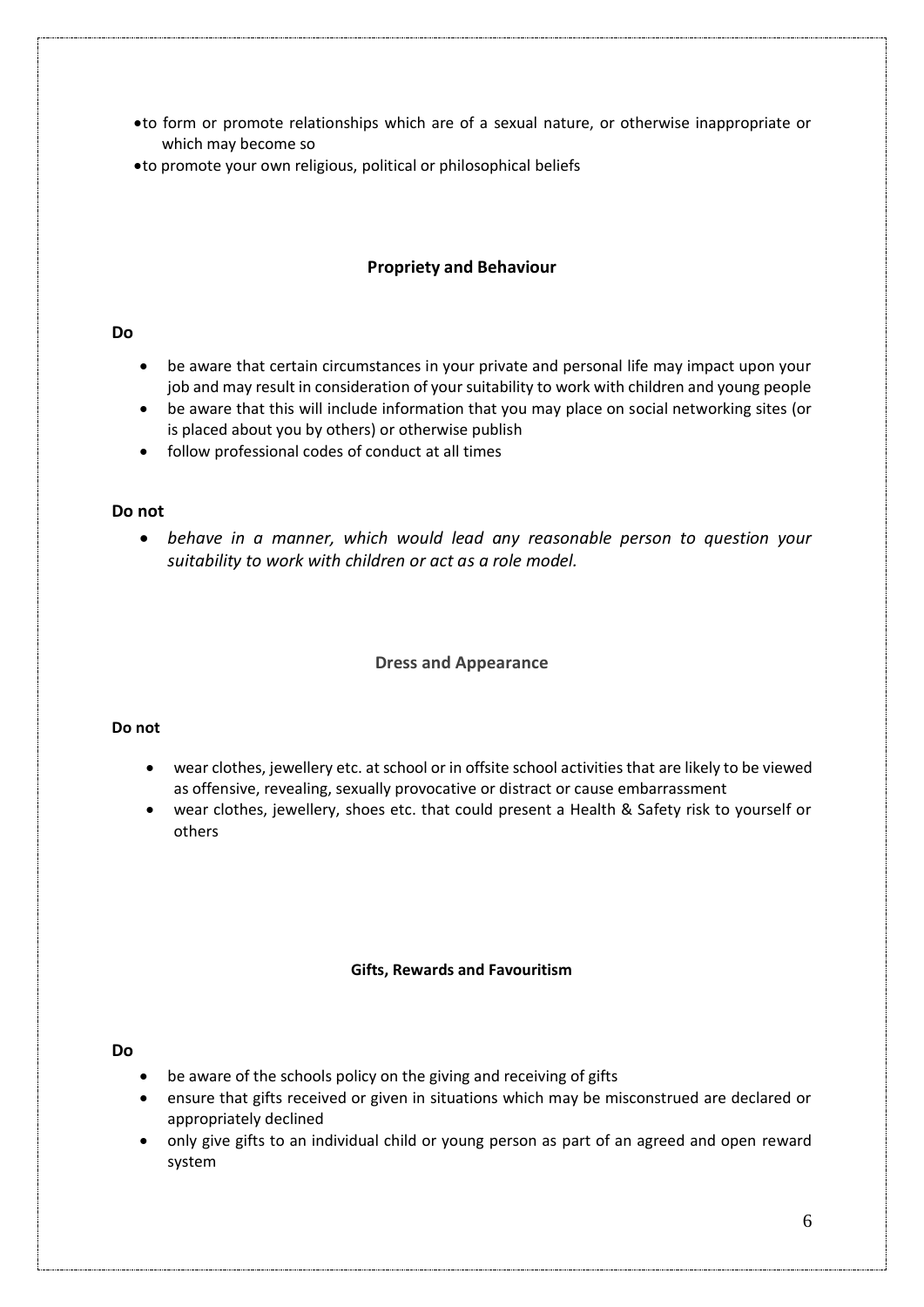# **Infatuations**

## **Do**

- report and record any incidents or indications that suggest a child or young person may have developed an infatuation with you or another adult
- always maintain appropriate professional boundaries consistently with all pupils regardless of their age

# **Do not**

• discuss or disclose personal details about your relationships or family life

# **Communication with and by pupils**

## **(Including the Use of Information Technology)**

## *Do*

- *report to a senior manager any internet or other communication by a pupil to you outside of the normal school systems or content as soon as possible.*
- ensure that you understand & follow the school 'Acceptable Internet Use and e safety policies
- ensure that you understand and apply the maximum security setting for any internet based social networking sites or systems
- be aware of your 'Professional Online Reputation' if you use Social Networking Sites or systems.
- only use equipment e.g. mobile phones, email provided by school to communicate with pupils, making sure that parents have given consent for this form of communication to be used in line with school policy
- only make contact with pupils for professional reasons and in accordance with the above and school related policies
- confine any such communication to school related content or discussion

## **Do not**

- Accept request from pupils (regardless of age) to establish Social Networking links outside of the school procedures
- give personal contact details to pupils, including mobile telephone numbers, email addresses or website / social networking sites
- use emails, social networking sites, mobile phones, other internet systems or written communication of any kind to send personal messages to a pupil.

# **Social Contact**

# **Do**

• make senior colleagues aware of any ongoing community activities or social contact with pupil's families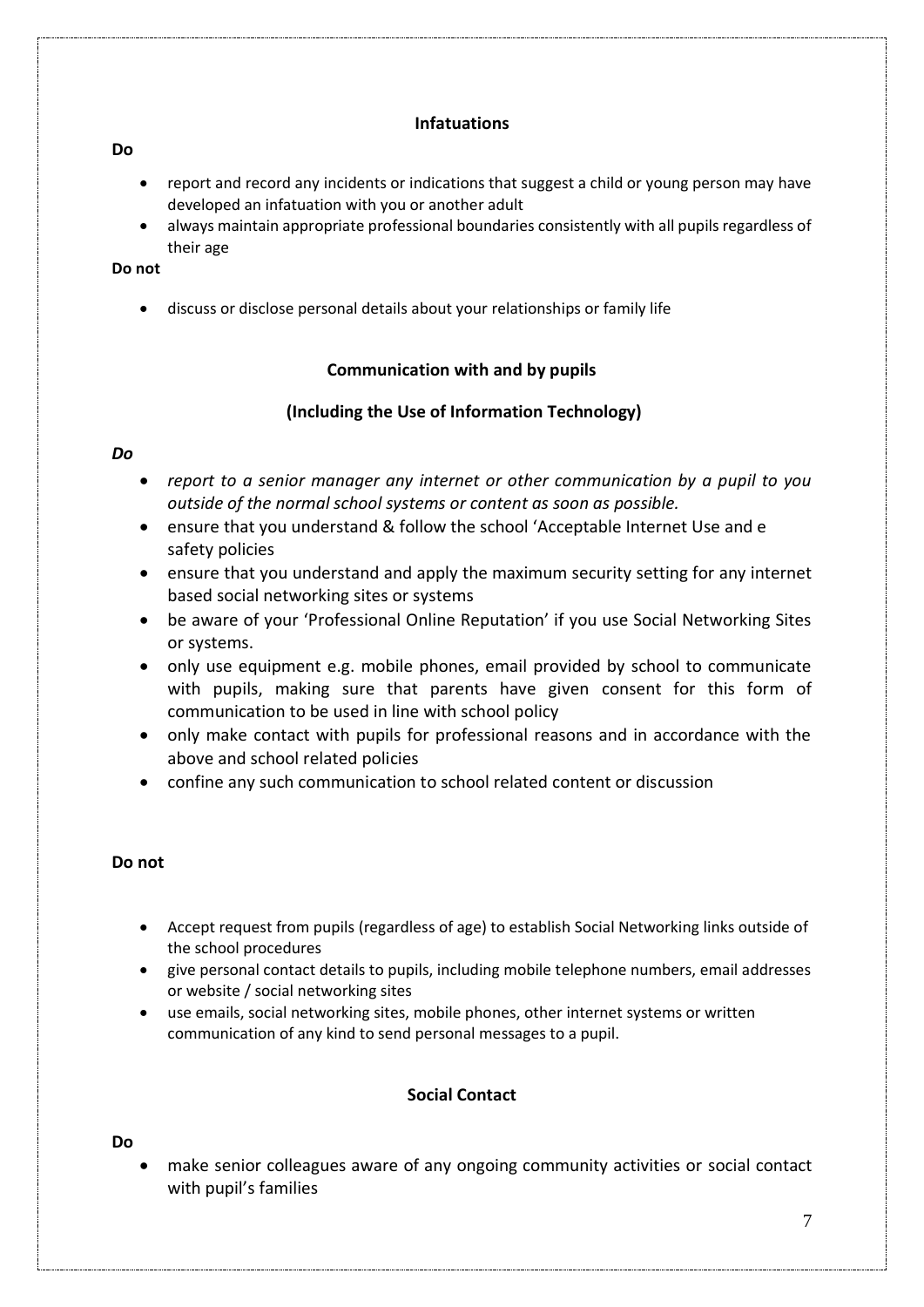- log any concerns you may have about contact with pupils or their families in the community or in your private life
- consider the appropriateness of social contact according to your role
- advise senior management of any unplanned social contact you have with a child
- be aware that you should ensure that your behaviour in social situations where you may be in the company of pupils or their families must not compromise your position or reputation as a member of staff
- discuss with managers any relationship / association (in or out of school or online) that may have implications for the safeguarding of children in school
- inform senior management of any relationship with a parent where this extends beyond the usual parent/professional relationship

#### **Do not**

• have social contact with pupils unless this is part of a family or established parental social, sporting or other or community arrangements

#### **Sexual Contact**

#### **Do**

- ensure that your relationships with children and young people clearly take place within the boundaries of a respectful professional relationship
- be aware that sexual relationship or activity with a pupil under 18 is a criminal offence, regardless of consent
- be aware that a sexual or otherwise inappropriate relationship with any pupil over 18 will be regarded as a disciplinary matter

#### **Do not**

- have sexual contact with any pupil or otherwise abuse your position of trust
- have any form of communication with a pupil which could be interpreted as sexually suggestive or provocative i.e. verbal comments, letters, notes, electronic mail, phone calls, texts, physical contact
- make sexualised remarks to, or about, a child/young person
- discuss your own sexual relationships with or in the presence of children or young people

## **Physical Contact**

- be aware there are some occasions when it is entirely appropriate for staff to have a level of physical contact with a child. However
- be aware that it is crucial in all circumstances that staff only intentionally touch children in ways which are appropriate to their professional or agreed role and responsibilities or a specific circumstance or activity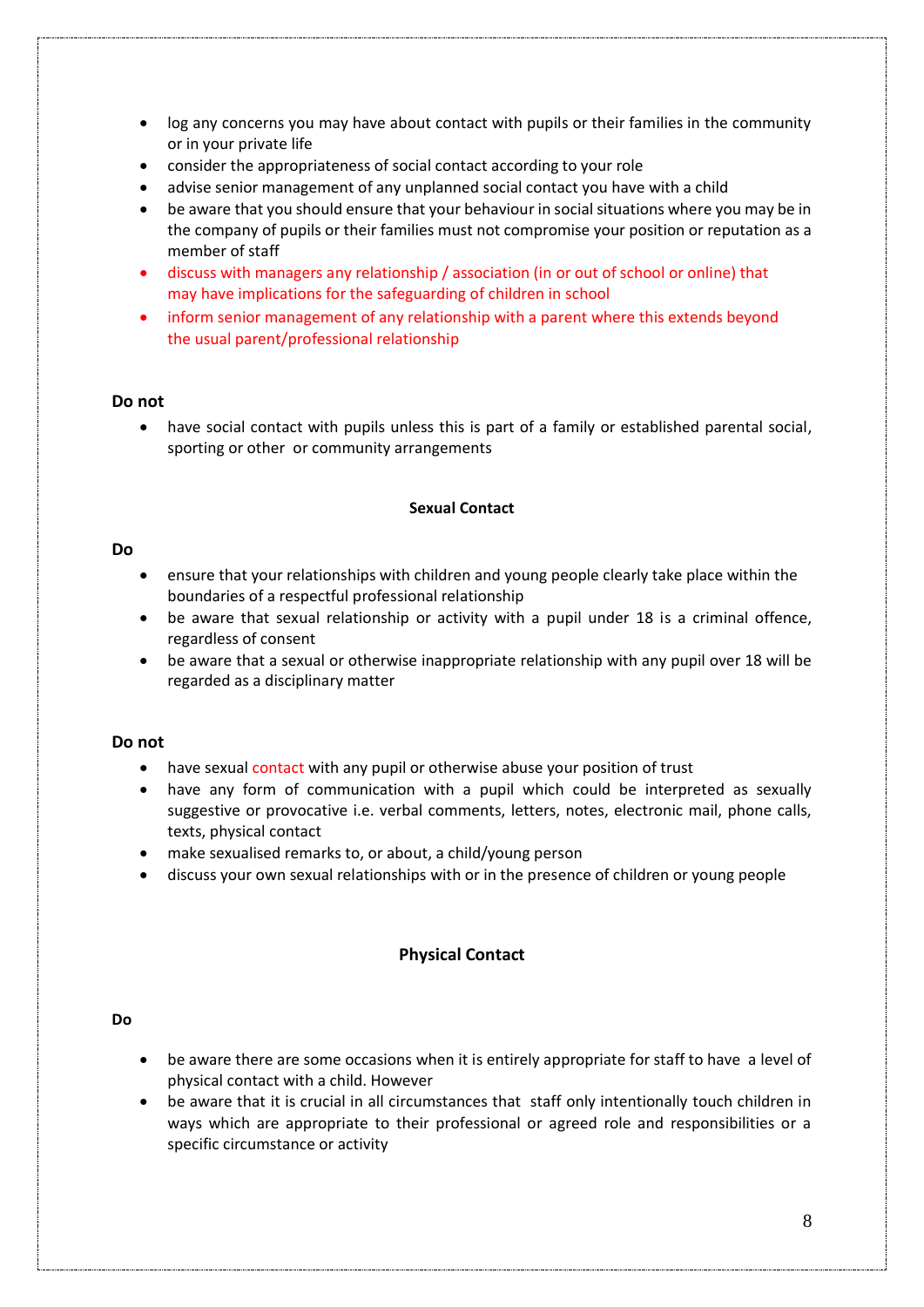- be aware that even well intentioned physical contact may be misconstrued by the child, an observer or by anyone to whom this action is described and should be avoided if not appropriate as above
- always be prepared to report and explain actions and accept that all physical contact will be open to scrutiny
- be aware that you need to take particular care in crowded or restricted areas such as corridors, changing rooms and some teaching areas in particular activities to avoid physical contact with pupils

## **Do Not**

- indulge in 'horseplay' or other physical contact intended as a joke or in an attempt to diffuse challenging situations
- touch a pupil in a way which may be considered indecent, inappropriate or aggressive

#### **Activities that require Physical Contact**

#### **Do**

- explain to a child always the reason why contact is necessary and what form that contact will take
- follow recommended professional subject guidance and school protocols
- conduct such activities where they can be seen by others and as part of planned activities

## **Behaviour Management and Physical Intervention**

- adhere to the school's behaviour management and physical intervention policy and use physical intervention as a last or emergency resort in order to prevent harm to the pupil or others
- attempt to diffuse challenging situations wherever possible before resorting to physical intervention
- seek the support of colleagues before intervening where ever possible
- record and report as soon as possible after the event any incident where physical intervention has been used.
- be aware that there is no exact definition of 'Reasonable Force' and allegations of assault can be made against staff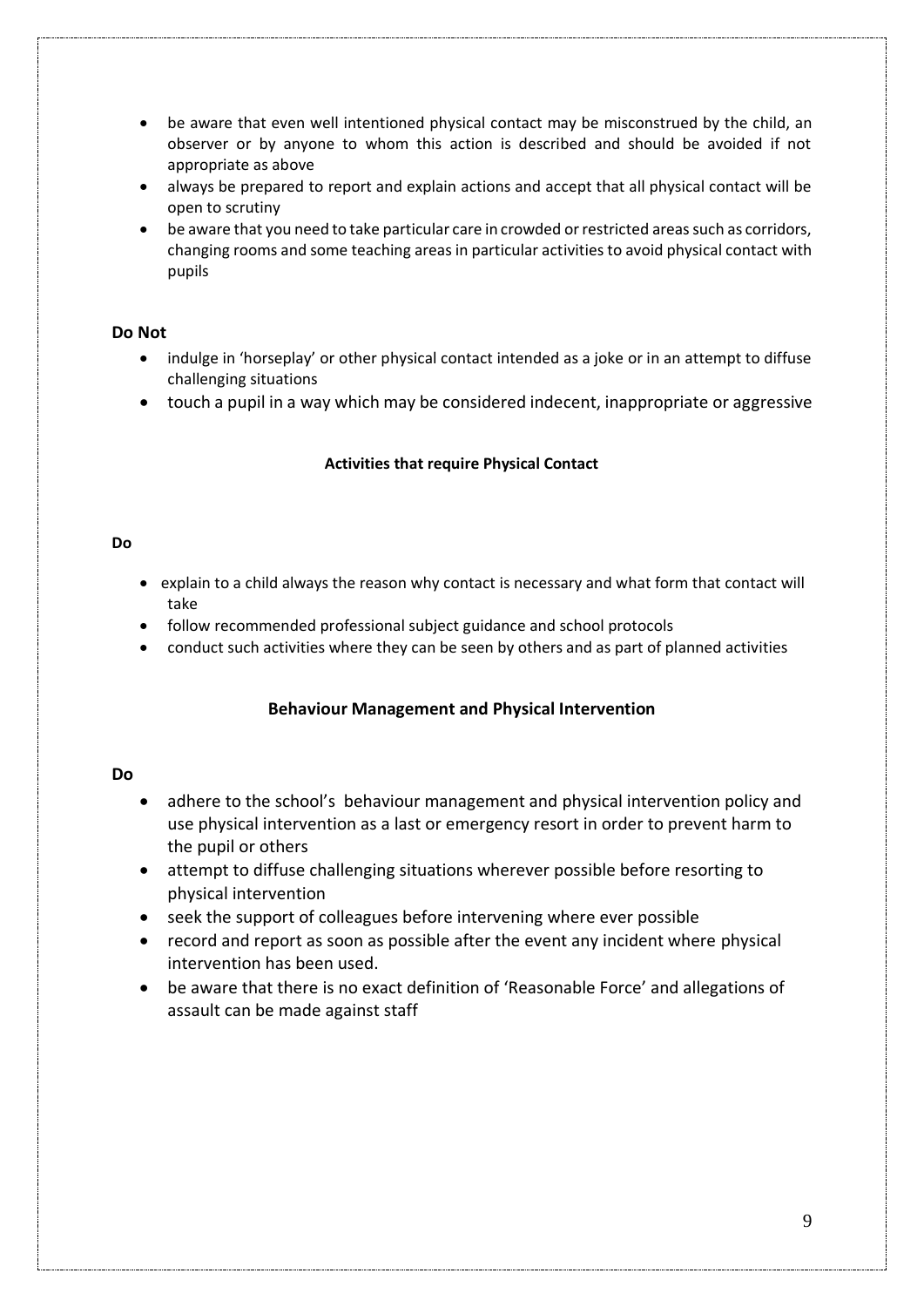## **Do Not**

- act outside the school behaviour policy & procedures
- act in temper
- use physical intervention as a punishment
- use more force than required for longer than required
- compromise safety & dignity of any adults or pupils involved
- touch in a way that could be seen or portrayed as inappropriate
- use sarcasm, demeaning or insensitive comments or degrading treatment

## **Children and Young People in Distress**

## **Do**

- consider the way in which you offer comfort and reassurance to a distressed child in an ageappropriate and situation appropriate manner
- record and report situations which may give rise to concern from either party

## **Respect and Privacy**

#### **Do**

- avoid any physical contact when pupils are in a state of undress
- avoid any visually intrusive behaviour
- follow the school supervision procedures in ensuring privacy and safety in changing areas
- change for PE or other activities in staff designated places

## **First Aid and Intimate Care**

#### **Do**

- adhere to the school's policy for administering first aid, medication or intimate care
- make other adults aware of such a task being undertaken
- explain to the child what is happening
- report and record any administration of first aid or medication
- have regard to any individual health plan which is in place

#### **Do not**

• administer first aid or intimate care unless you are specifically identified and trained to do so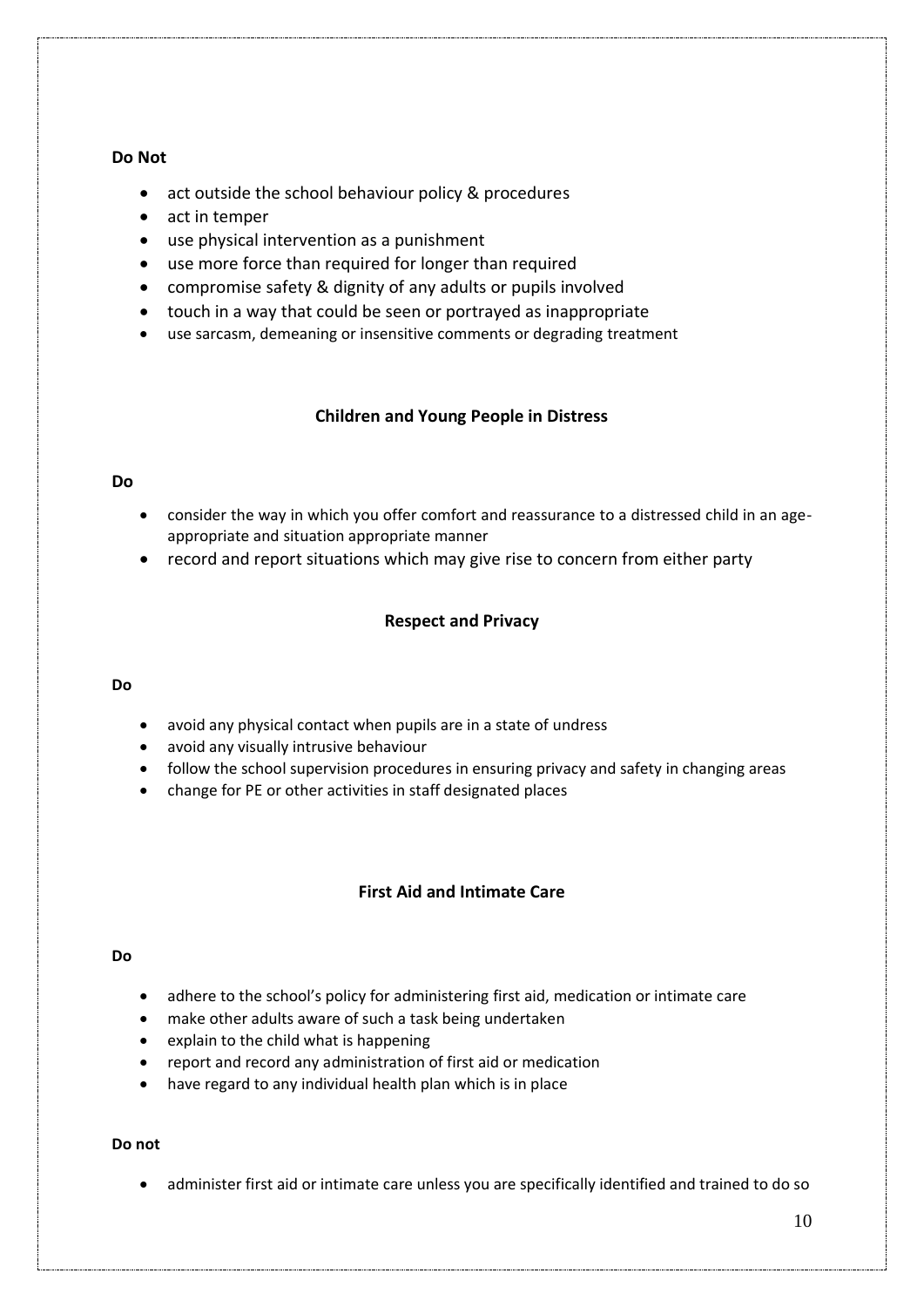# **One to One Situations**

## **Do**

- Do not meet or interact with pupils 1:1 in remote or secluded parts of the school
- inform other adults about meetings beforehand, assessing the need to have them present or close by
- ensure there is an open door or visual access
- consider the needs and circumstances of the child/children involved
- use your professional judgement in such meetings and report any situation where a child does or says anything that gives cause for concern

## **Do not**

- arrange meetings with children or young people off the school site unless in exceptional circumstances and with the approval of a senior manager and parents
- use 'engaged' or equivalent signs on internal doors when meeting with pupils
- create blind or potentially vulnerable places within your teaching areas, e.g. covering internal or external windows

## **Home Visits**

## **Do**

- agree the purpose for any home visit with senior management
- adhere to agreed risk management strategies
- always make detailed records including times of arrival and departure and work undertaken
- ensure any behaviour or situation of concern is reported

## **Do Not**

enter a home if only the child or children are present unless as an emergency safety measure and in such a case alert school or the appropriate agency immediately

## **Transporting Children and Young People**

- ensure that you do not transport children in any situation other than as part of school arranged activity unless in an emergency situation in the interests of the pupil's welfare
- ensure that any impromptu or emergency arrangements of lifts are logged and can be justified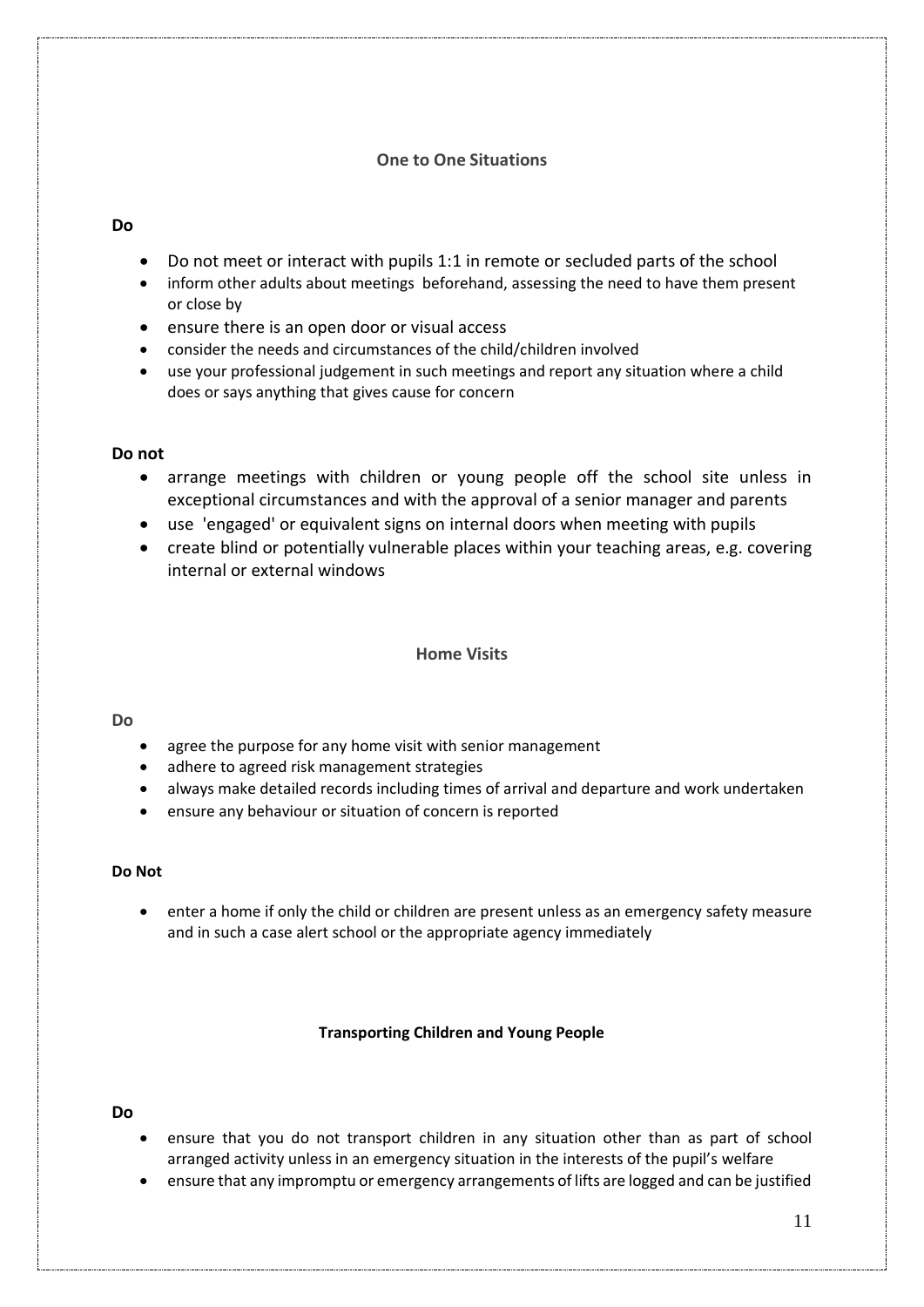- be aware that the safety and welfare of the child is your responsibility until they are safely passed over to a parent/carer or colleague
- ensure parental consent is obtained and record details of the journey in accordance with agreed procedures
- ensure that all arrangements take into account , vehicle, passenger and driver safety including having proper and appropriate insurance for the type of vehicle being driven
- avoid situations where allegations against you or misunderstandings can arise

# **Trips, Educational visits & Extra Curricular Activities e.g. sports or music & Drama events etc.**

## **Do**

- arrange for another adult to be present in out of school activities, unless otherwise agreed with a senior manager
- undertake risk assessments in line with the school and LA policy where applicable
- ensure that these risk assessments take account of vulnerable or challenging pupils taking part in the event
- ensure that parents are aware of the visit / activity
- have appropriate parental consent to the activity
- ensure that your behaviour remains professional and consistent with school practice at all times
- maintain professionalism and do not allow pupils to use your first name
- ensure that any adult volunteers are appropriately vetted, supervised and briefed

#### **Photography and Video**

#### **Do**

- be clear about the purpose of the activity and about what will happen to the images when the activity is concluded
- be able to justify images of children in your possession
- ensure the child/young person understands why the images are being taken
- report any concerns about any inappropriate or intrusive photographs found
- ensure that you are aware of any pupils whose parents/ carers have refused consent for photographs to be taken or published
- be aware of and follow the school policy for the storage and use of personal mobile and smart phones in school

#### **Do not**

- use equipment not provided or authorised by the school to take, store or send images of children
- take or display photographs without parental consent
- place images on social networking sites other than the school official site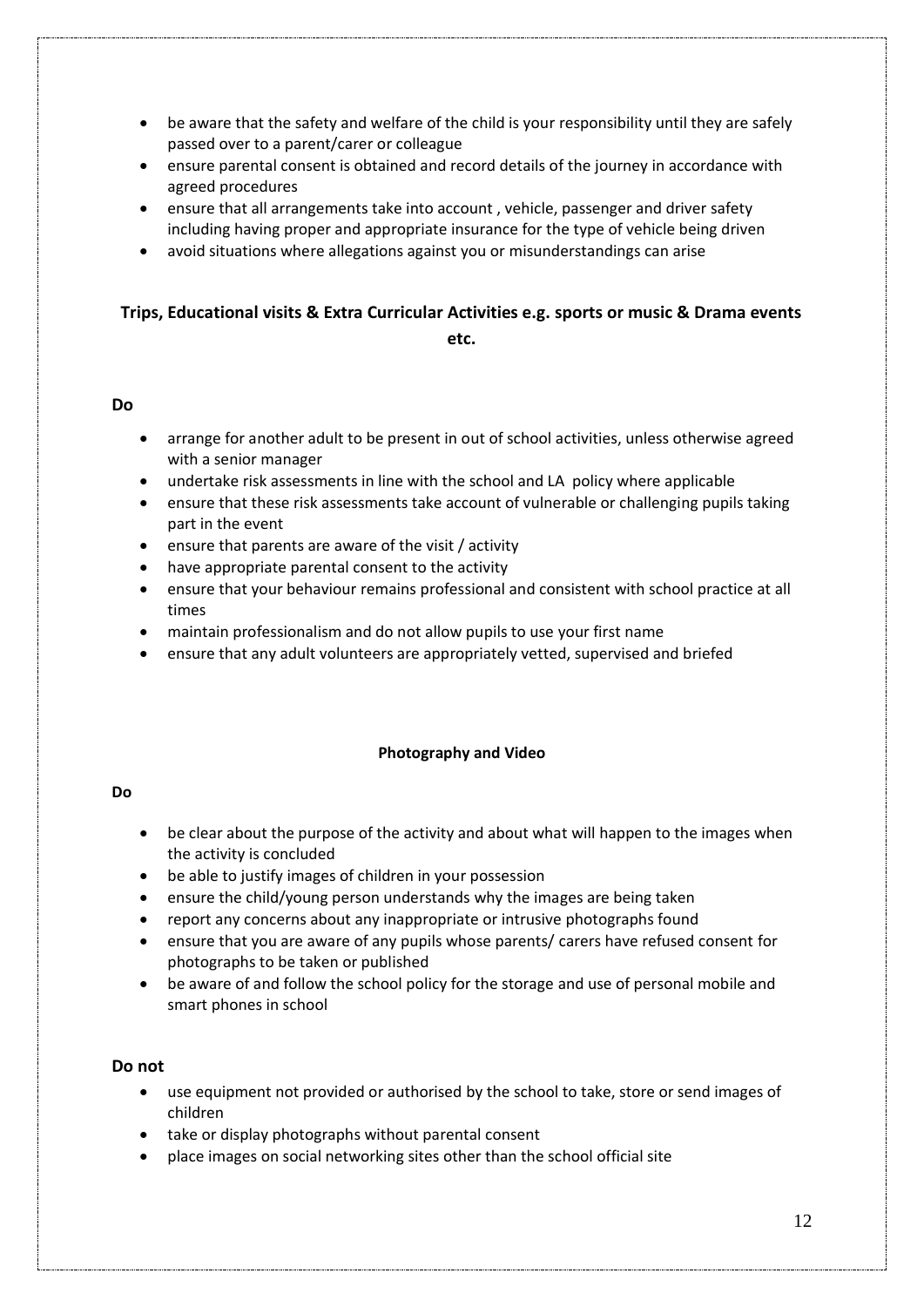# **Access to Inappropriate Images and Internet Usage**

#### **Do**

- ensure that school equipment is not used to view or download adult pornography or other inappropriate material
- ensure that pupils are not exposed to or have access to inappropriate material such as pornography, extremist material, gambling sites etc.
- ensure that school IT and internet policies are followed at all times

#### *Do not*

• use personal IT or other photographic equipment in school without arrangement with senior staff

#### **Remember**

- o **If no specific advice, policies or guidelines for a specific situation exist, or if you are unsure consult a senior manager.**
- o **If you need to take a particular course of action in an unplanned circumstance, which may vary from policies or which does not allow time for advice to be sought, record these actions with a senior manager**
- o **If at any time you are concerned that an action or comment by yourself may be misinterpreted, or that a child behaves or makes a comment in a way that causes you concern, log this immediately with the appropriate senior member of staff.**

#### **Teachers' Standards June 2013**

#### **Part Two: Personal and professional conduct**

- $\Box$  A teacher is expected to demonstrate consistently high standards of personal and professional conduct. The following statements define the behaviour and attitudes which set the required standard for conduct throughout a teacher's career
- $\Box$  Teachers uphold public trust in the profession and maintain high standards of ethics and behaviour, within and outside school, by: